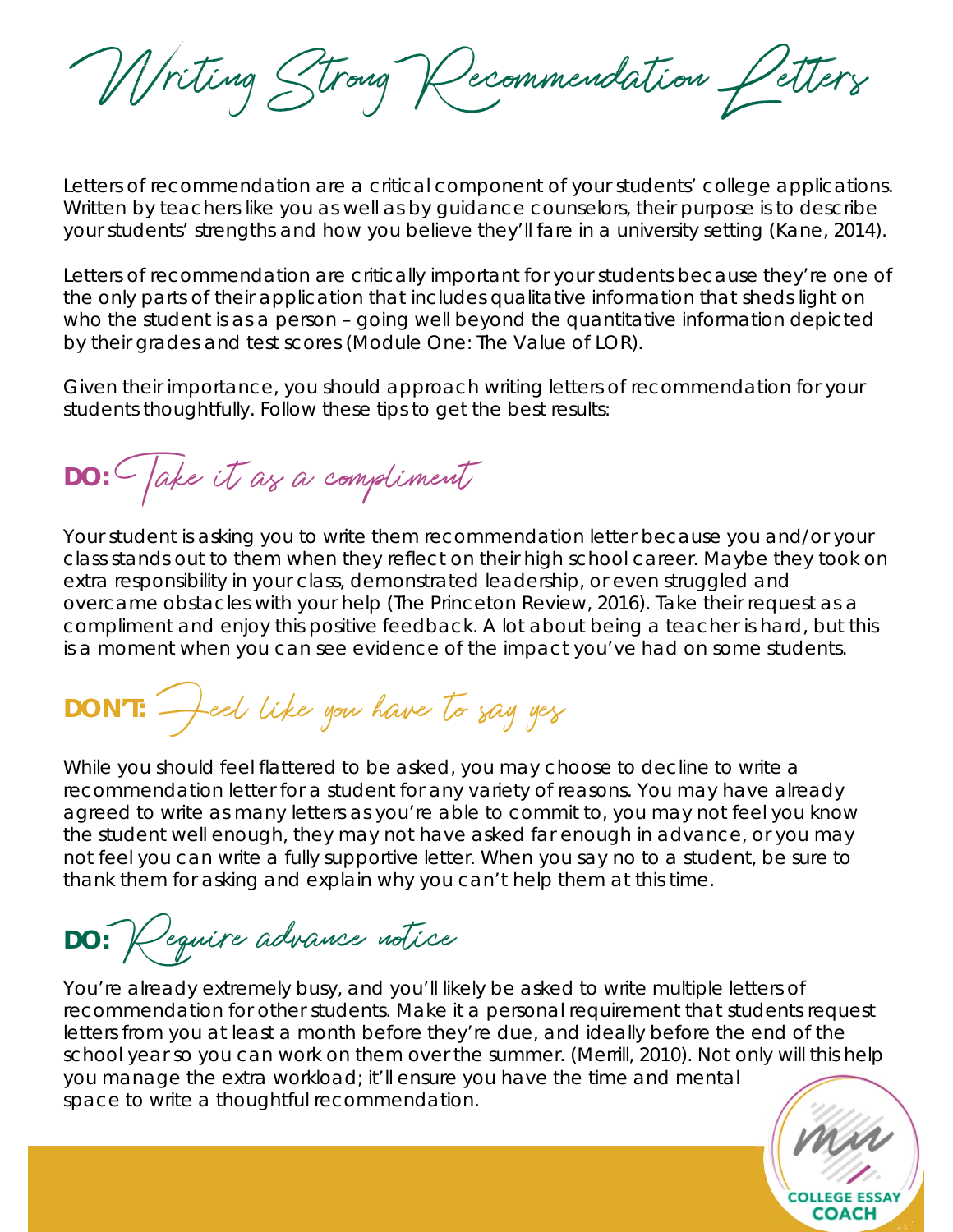**DON'T:** Sign up for more than you can do well

Some teachers have a strong relationship with a large number of students and may find themselves being asked to write a lot of recommendation letters… and genuinely wanting to say yes to most, if not all, of the requests. While your intentions may be good, resist the urge to agree to more letters than you can feasibly do – and do well. It may take some trial and error over several years to know what that threshold is for you, and it might differ from that of other teachers for a variety of reasons. Pay attention to how long it takes you to write letters of recommendation, and how difficult it is to manage with your other responsibilities. Use that to inform how many you'll ideally agree to take on, and stick to it.

**DO:** Ask for appropriate preparation

Require students to provide you with a written summary of what they hope you'll highlight. Ask them to share with you why they chose you for this task, a reminder of how they contributed to your class in a unique way, and any other details about their life that they think are important for you to know. (The College Board, 2016). Remember: you're taking on extra work, so your students owe it to you to make this task as easy as possible. Feel free to remind your students that, while you'll maintain editorial control of the final product, the information they provide you can influence the potential direction of your remarks about them, resulting in a letter that more closely aligns with what they'd want you to say.

**DON'T:** Be redundant

As part of the materials they provide you, your students may share details like their grades, test scores, and list of activities. While it can be tempting to incorporate these things into your recommendation letter to round out its contents, try to avoid that temptation. The admissions committee can get those details about your student from the other materials they'll submit.

**DO:** Convey humanity

Instead of replicating details the admissions committee will find elsewhere in the student's application, use your comments in the recommendation letter to focus on bringing out the humanity in your student (Simmons, 2014). Think about what you can share about the student that the admissions committee likely wouldn't know if you didn't convey it – any special circumstances in their lives or unique challenges they've overcome.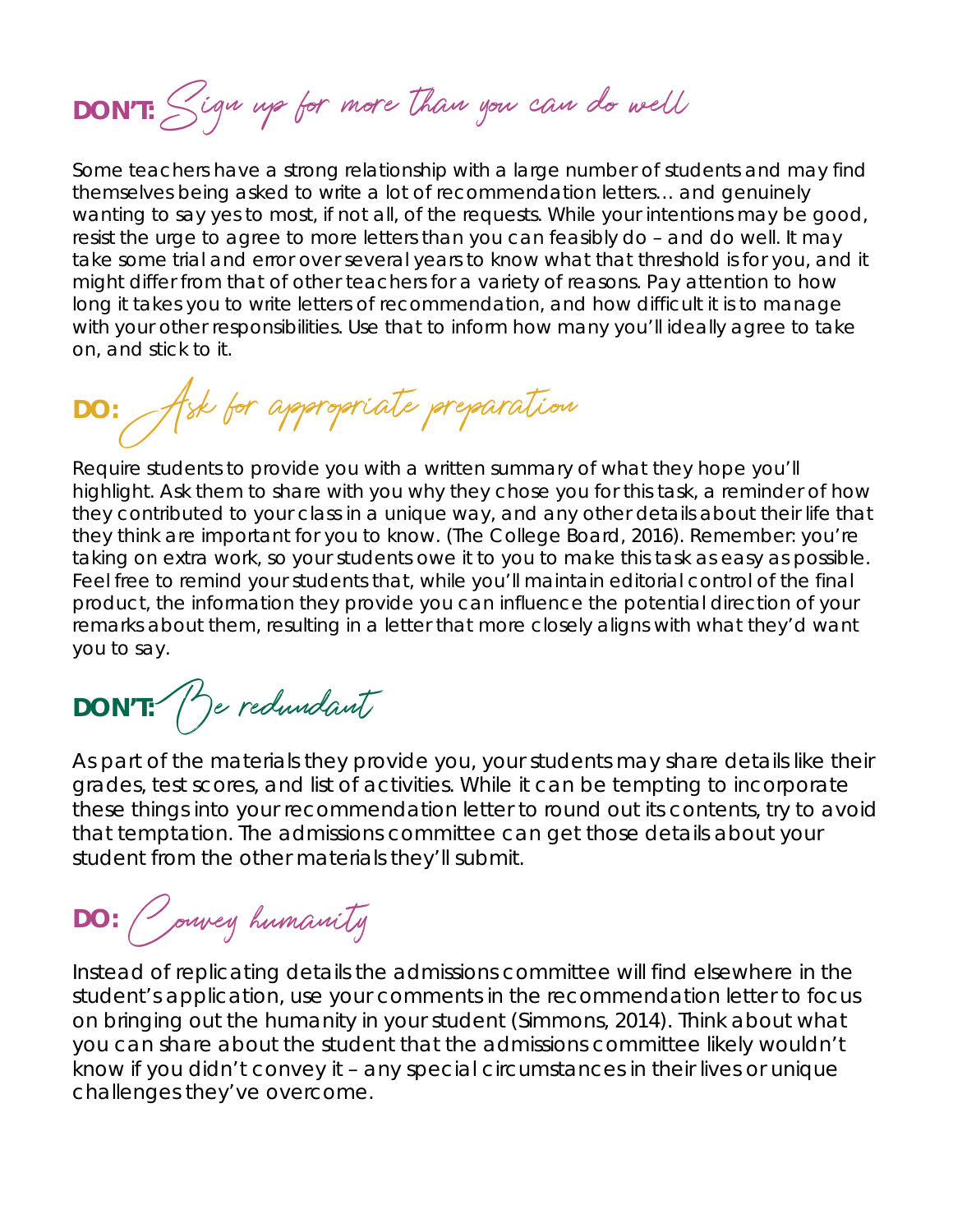**DON'T:** Leave out context

Before diving into all of the great content you want to share about your student, be sure to ground the admissions committee in the context of how you know and have interacted with the student (Sackstein, 2015). What class did you teach them in? Have you had any other interactions, such as being their coach, mentor, or knowing them in the community as a volunteer, etc.? Paint a picture for those who read your letter about how you've engaged with this student.

**DO:** Push for organization

Beyond your student preparing you thoroughly to write the contents of the recommendation letter, you should also require for them to be organized in managing the overall process. That means asking them to provide you a typed cover letter that conveys all key deadlines and any requirements, like who you should address the letter to, the actual address to which you should send it, etc (Shaevitz, 2013). That also means asking that they check in with you and provide reminders about deadlines – rather than them relying on you to provide updates on the status. This is a great chance for them to take ownership and accountability and to make your life easier when you're taking on extra work to help them.

**DON'T:** Neglect to connect the past to the future

By nature, the things you'll share in the letter of recommendation will speak to what your student has done in the past. But, the admissions committee is reading your content to look for clues about what the student will do in the *future*. So, help them draw those conclusions yourself. Finish your letter by talking about how you believe the skills your student has demonstrated to date will show up in the future, and how you believe they'll contribute to their future university.